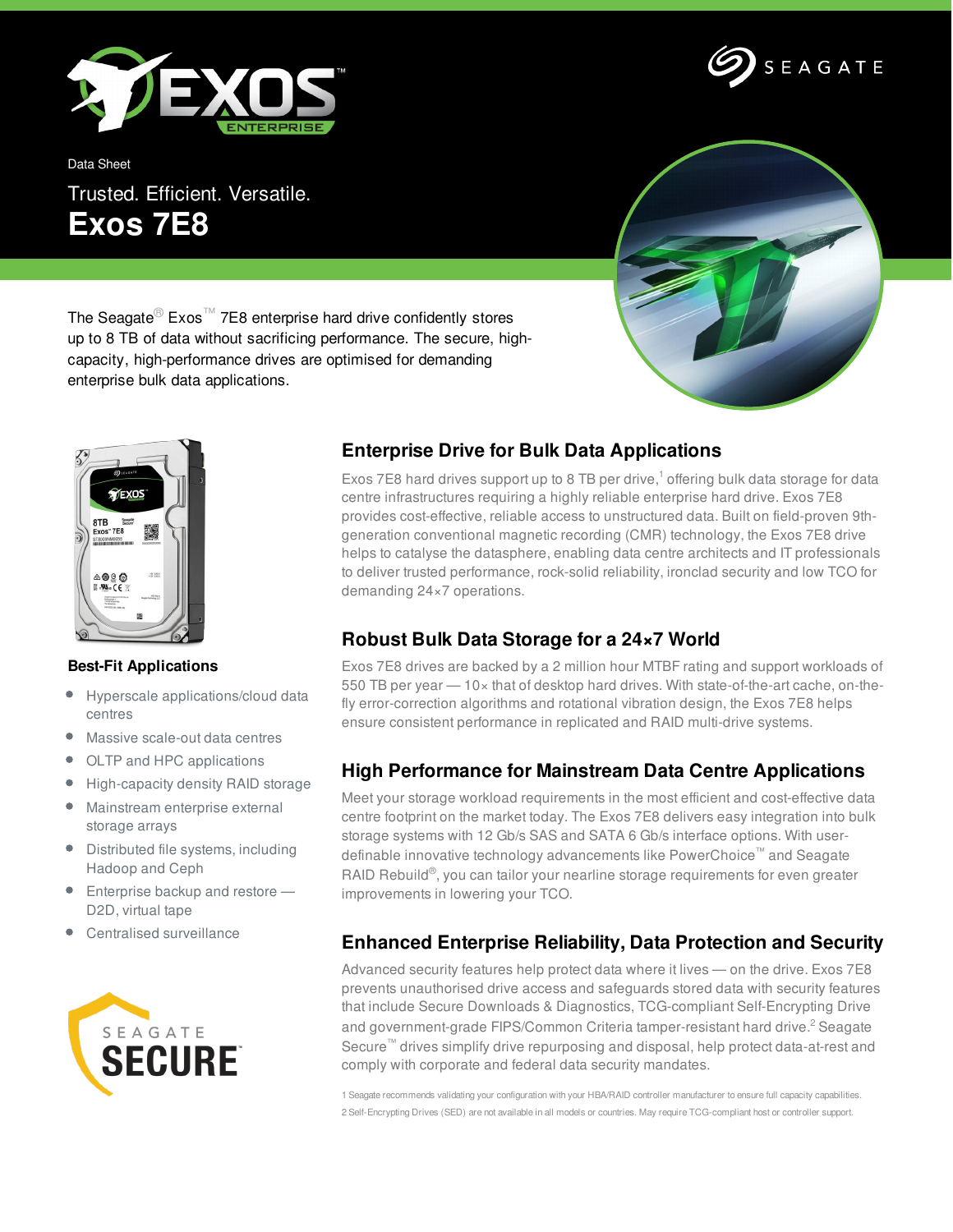



| Specifications                                              |                                 |                                 | 512n SATA                       |                                 |                                 |
|-------------------------------------------------------------|---------------------------------|---------------------------------|---------------------------------|---------------------------------|---------------------------------|
| Capacity                                                    | 6TB                             | 4TB                             | 3TB                             | 2TB                             | 1TB                             |
| <b>Base Model</b>                                           | ST6000NM0235                    | ST4000NM0035                    | ST3000NM0005                    | ST2000NM0055                    | ST1000NM0055                    |
| PowerBalance <sup>™</sup> Model                             | $\overline{\phantom{0}}$        | $\overline{\phantom{0}}$        | -                               | -                               |                                 |
| Seagate Secure <sup>™</sup> Model                           | <u>.</u>                        | ST4000NM0045                    | ST3000NM0015                    | ST2000NM0065                    | ST1000NM0065                    |
| Seagate Secure SED-FIPS Model <sup>1,2</sup>                | $\overline{\phantom{0}}$        | ST4000NM0105                    | ST3000NM0055                    |                                 | $\overline{\phantom{0}}$        |
| Features                                                    |                                 |                                 |                                 |                                 |                                 |
| Protection Information (T10 DIF)                            |                                 | $\overline{\phantom{m}}$        | $\qquad \qquad$                 | $\overline{\phantom{0}}$        |                                 |
| <b>Humidity Sensor</b>                                      | Yes                             | Yes                             | Yes                             | Yes                             | Yes                             |
| <b>SuperParity</b>                                          | Yes                             | Yes                             | Yes                             | Yes                             | Yes                             |
| Low Halogen                                                 | Yes                             | Yes                             | Yes                             | Yes                             | Yes                             |
| PowerChoice™ Technology                                     | Yes                             | Yes                             | Yes                             | Yes                             | Yes                             |
| PowerBalance <sup>™</sup> Technology                        | No                              | No                              | No                              | No                              | No                              |
| Cache, Multi-segmented (MB)                                 | 256                             | 128                             | 128                             | 128                             | 128                             |
| Advanced Write Caching (Internal NOR flash)                 | No                              | No                              | No                              | No                              | No                              |
| Reliability/Data Integrity                                  |                                 |                                 |                                 |                                 |                                 |
| Vibration, Non-operating: 10 Hz to 500 Hz<br>(Grms)         |                                 |                                 |                                 |                                 |                                 |
| MTBF                                                        | 2,000,000 hr                    | 2,000,000 hr                    | 2,000,000 hr                    | 2,000,000 hr                    | 2,000,000 hr                    |
| Reliability Rating @ Full 24x7 Operation<br>(AFR)           | 0.44%                           | 0.44%                           | 0.44%                           | 0.44%                           | 0.44%                           |
| Non-recoverable Read Errors per Bits Read,<br>Max           | 1 sector per 10E15              | 1 sector per 10E15              | 1 sector per 10E15              | 1 sector per 10E15              | 1 sector per 10E15              |
| Power-on Hours                                              | 8,760                           | 8,760                           | 8,760                           | 8,760                           | 8,760                           |
| <b>Bytes per Sector</b>                                     | 512                             | 512                             | 512                             | 512                             | 512                             |
| Warranty, Limited (years)                                   | 5                               | 5                               | 5                               | 5                               | 5                               |
| Performance                                                 |                                 |                                 |                                 |                                 |                                 |
| Spindle Speed (RPM)                                         | 7,200                           | 7,200                           | 7,200                           | 7,200                           | 7,200                           |
| Interface Access Speed (Gb/s)                               | 6.0, 3.0, 1.5                   | 6.0, 3.0, 1.5                   | 6.0, 3.0, 1.5                   | 6.0, 3.0, 1.5                   | 6.0, 3.0, 1.5                   |
| Max Sustainable Transfer Rate                               | 215MB/s                         | 215MB/s                         | 215MB/s                         | 215MB/s                         | 215MB/s                         |
| Average Latency (ms)                                        | 4.16                            | 4.16                            | 4.16                            | 4.16                            | 4.16                            |
| Interface Ports                                             | Single                          | Single                          | Single                          | Single                          | Single                          |
| Rotational Vibration @ 1,500 Hz (rad/s <sup>2</sup> )       | 12.5                            | 12.5                            | 12.5                            | 12.5                            | 12.5                            |
| <b>Power Consumption</b>                                    |                                 |                                 |                                 |                                 |                                 |
| Idling Average (W)                                          | 8.15 W                          | 5.45 W                          | 5.45 W                          | 4.25 W                          | 4.25 W                          |
| Average Operating Power<br><b>Power Supply Requirements</b> | 9.8 W                           | 6.9 W                           | 6.9 W<br>+12 V and $+5$ V       | 5.91 W<br>+12 V and $+5$ V      | 5.91 W                          |
| Environmental/Temperature                                   | +12 V and $+5$ V                | +12 V and $+5$ V                |                                 |                                 | $+12$ V and $+5$ V              |
| Temperature, Operating (°C)                                 | $5^{\circ}$ C – 60 $^{\circ}$ C | $5^{\circ}$ C – 60 $^{\circ}$ C | $5^{\circ}$ C - 60 $^{\circ}$ C | $5^{\circ}$ C – 60 $^{\circ}$ C | $5^{\circ}$ C - 60 $^{\circ}$ C |
| Shock, Operating Read/Write (Gs)                            | 70/40 Gs                        | 70/40 Gs                        | 70/40 Gs                        | 70/40 Gs                        | 70/40 Gs                        |
| Shock, Non-operating, 1 ms/2 ms (Gs)                        | 150/250                         | 150/300                         | 150/300                         | 150/300                         | 150/300                         |
| Physical                                                    |                                 |                                 |                                 |                                 |                                 |
| Height (in/mm, max) <sup>3</sup>                            | 1.028 in/26.1 mm                | 1.028 in/26.1 mm                | 1.028 in/26.1 mm                | 1.028 in/26.1 mm                | 1.028 in/26.1 mm                |
| Width (in/mm, max) $3$                                      | 4.01 in/101.85 mm               | 4.01 in/101.85 mm               | 4.01 in/101.85 mm               | 4.01 in/101.85 mm               | 4.01 in/101.85 mm               |
| Depth (in/mm, max) $3$                                      | 5.787 in/147 mm                 | 5.787 in/147 mm                 | 5.787 in/147 mm                 | 5.787 in/147 mm                 | 5.787 in/147 mm                 |
| Weight (lb/g)                                               | 780 g/1.72 lb                   | 680 g/1.5 lb                    | 680 g/1.5 lb                    | 610 g/1.34 lb                   | 610 g/1.34 lb                   |
| <b>Carton Unit Quantity</b>                                 | 20                              | 20                              | 20                              | 20                              | 20                              |
| Cartons per Pallet / Cartons per Layer                      | 40/8                            | 40/8                            | 40/8                            | 40/8                            | 40/8                            |
|                                                             |                                 |                                 |                                 |                                 |                                 |

2 FIPS 140-2 Level 2 Certification in process.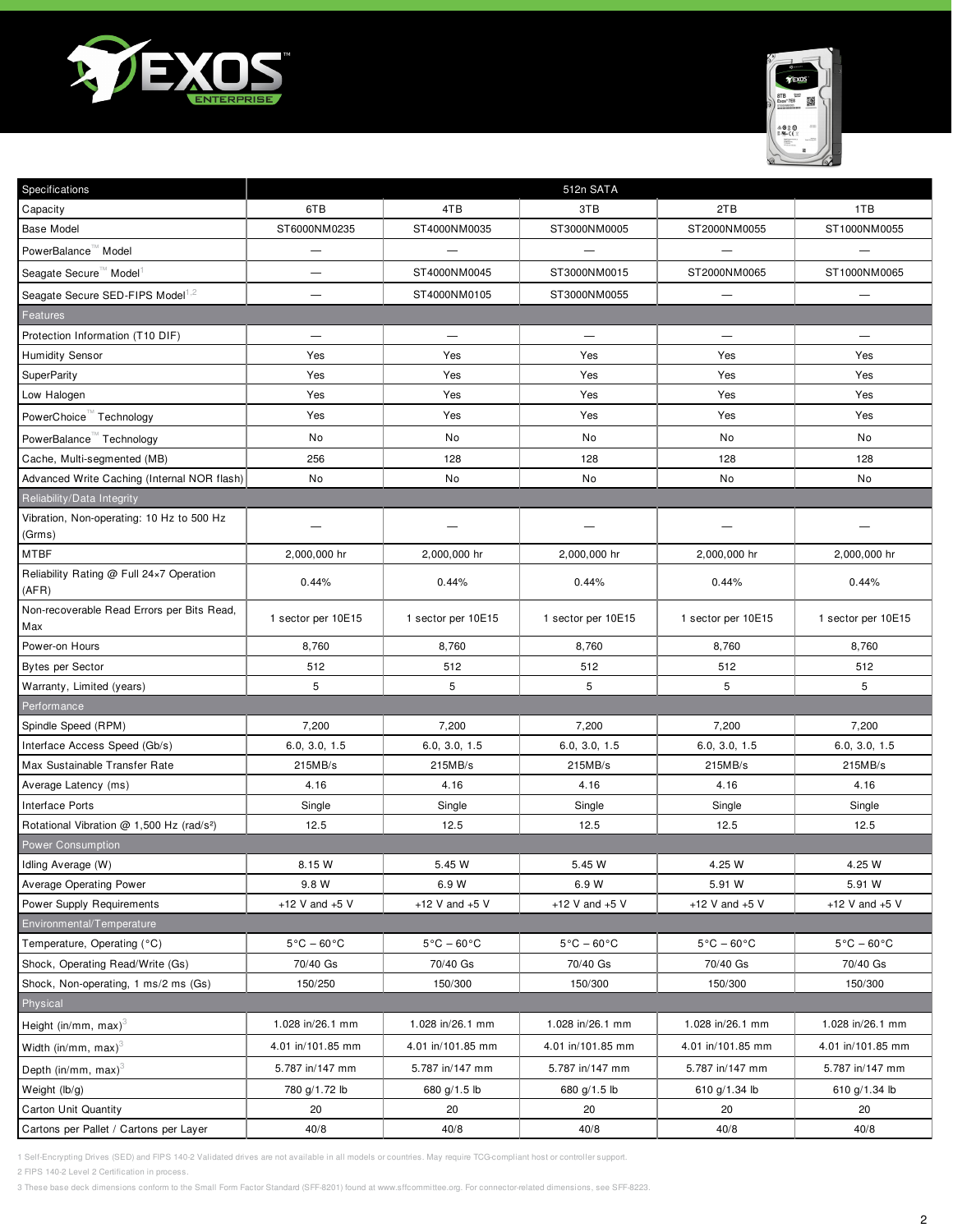



| Specifications                                                  | 512n SAS                                    |                                             |                                             |                                             |                                             |
|-----------------------------------------------------------------|---------------------------------------------|---------------------------------------------|---------------------------------------------|---------------------------------------------|---------------------------------------------|
| Capacity                                                        | 6TB                                         | 4TB                                         | 3TB                                         | 2TB                                         | 1TB                                         |
| <b>Base Model</b>                                               | ST6000NM0245                                | ST4000NM0025                                | ST3000NM0025                                | ST2000NM0045                                | ST1000NM0045                                |
| PowerBalance <sup>™</sup> Model                                 | $\overline{\phantom{0}}$                    |                                             |                                             |                                             |                                             |
| Seagate Secure™ Model                                           | -                                           | ST4000NM0065                                | ST3000NM0035                                | ST2000NM0085                                | ST1000NM0075                                |
| Seagate Secure SED-FIPS Model <sup>1,2</sup>                    | -                                           | ST4000NM0135                                | ST3000NM0045                                |                                             |                                             |
| Features                                                        |                                             |                                             |                                             |                                             |                                             |
| Protection Information (T10 DIF)                                | Yes                                         | Yes                                         | Yes                                         | Yes                                         | Yes                                         |
| <b>Humidity Sensor</b>                                          | Yes                                         | Yes                                         | Yes                                         | Yes                                         | Yes                                         |
| SuperParity                                                     | Yes                                         | Yes                                         | Yes                                         | Yes                                         | Yes                                         |
| Low Halogen                                                     | Yes                                         | Yes                                         | Yes                                         | Yes                                         | Yes                                         |
| PowerChoice <sup>™</sup> Technology                             | Yes                                         | Yes                                         | Yes                                         | Yes                                         | Yes                                         |
| PowerBalance <sup>™</sup> Technology                            | No                                          | No                                          | No                                          | No                                          | No                                          |
| Cache, Multi-segmented (MB)                                     | 256                                         | 128                                         | 128                                         | 128                                         | 128                                         |
| Advanced Write Caching (Internal NOR flash)                     | No                                          | No                                          | No                                          | No                                          | No                                          |
| Reliability/Data Integrity                                      |                                             |                                             |                                             |                                             |                                             |
| Vibration, Non-operating: 10 Hz to 500 Hz<br>(Grms)             |                                             |                                             |                                             |                                             |                                             |
| MTBF                                                            | 2,000,000 hr                                | 2,000,000 hr                                | 2,000,000 hr                                | 2,000,000 hr                                | 2,000,000 hr                                |
| Reliability Rating @ Full 24x7 Operation<br>(AFR)               | 0.44%                                       | 0.44%                                       | 0.44%                                       | 0.44%                                       | 0.44%                                       |
| Non-recoverable Read Errors per Bits Read,<br>Max               | 1 sector per 10E15                          | 1 sector per 10E15                          | 1 sector per 10E15                          | 1 sector per 10E15                          | 1 sector per 10E15                          |
| Power-on Hours                                                  | 8,760                                       | 8,760                                       | 8,760                                       | 8,760                                       | 8,760                                       |
| <b>Bytes per Sector</b>                                         | 512                                         | 512                                         | 512                                         | 512                                         | 512                                         |
| Warranty, Limited (years)                                       | 5                                           | 5                                           | 5                                           | 5                                           | 5                                           |
| Performance                                                     |                                             |                                             |                                             |                                             |                                             |
| Spindle Speed (RPM)                                             | 7,200                                       | 7,200                                       | 7,200                                       | 7,200                                       | 7,200                                       |
| Interface Access Speed (Gb/s)                                   | 12.0, 6.0, 3.0                              | 12.0, 6.0, 3.0                              | 12.0, 6.0, 3.0                              | 12.0, 6.0, 3.0                              | 12.0, 6.0, 3.0                              |
| Max Sustainable Transfer Rate                                   | 215MB/s                                     | 215MB/s                                     | 215MB/s                                     | 215MB/s                                     | 215MB/s                                     |
| Average Latency (ms)                                            | 4.16                                        | 4.16                                        | 4.16                                        | 4.16                                        | 4.16                                        |
| Interface Ports                                                 | Dual                                        | Dual                                        | Dual                                        | Dual                                        | Dual                                        |
| Rotational Vibration @ 1,500 Hz (rad/s <sup>2</sup> )           | 12.5                                        | 12.5                                        | 12.5                                        | 12.5                                        | 12.5                                        |
| Power Consumption                                               |                                             |                                             |                                             |                                             |                                             |
| Idling Average (W)                                              | 8.57 W                                      | 6.52 W                                      | 6.52 W                                      | 4.75 W                                      | 4.75 W                                      |
| Average Operating Power                                         | 10.86 W                                     | 7.74 W                                      | 7.74 W                                      | 6.3 W                                       | 6.3 W                                       |
| Power Supply Requirements                                       | +12 V and $+5$ V                            | +12 V and $+5$ V                            | +12 V and $+5$ V                            | +12 V and $+5$ V                            | +12 V and $+5$ V                            |
| Environmental/Temperature                                       |                                             |                                             |                                             |                                             |                                             |
| Temperature, Operating (°C)<br>Shock, Operating Read/Write (Gs) | $5^{\circ}$ C - 60 $^{\circ}$ C<br>70/40 Gs | $5^{\circ}$ C – 60 $^{\circ}$ C<br>70/40 Gs | $5^{\circ}$ C – 60 $^{\circ}$ C<br>70/40 Gs | $5^{\circ}$ C – 60 $^{\circ}$ C<br>70/40 Gs | $5^{\circ}$ C - 60 $^{\circ}$ C<br>70/40 Gs |
| Shock, Non-operating, 1 ms/2 ms (Gs)                            | 150/250                                     | 150/300                                     | 150/300                                     | 150/300                                     | 150/300                                     |
| Physical                                                        |                                             |                                             |                                             |                                             |                                             |
| Height (in/mm, max) <sup>3</sup>                                | 1.028 in/26.1 mm                            | 1.028 in/26.1 mm                            | 1.028 in/26.1 mm                            | 1.028 in/26.1 mm                            | 1.028 in/26.1 mm                            |
| Width (in/mm, max) $3$                                          | 4.01 in/101.85 mm                           | 4.01 in/101.85 mm                           | 4.01 in/101.85 mm                           | 4.01 in/101.85 mm                           | 4.01 in/101.85 mm                           |
|                                                                 | 5.787 in/147 mm                             | 5.787 in/147 mm                             | 5.787 in/147 mm                             | 5.787 in/147 mm                             | 5.787 in/147 mm                             |
| Depth (in/mm, max) $3$                                          |                                             |                                             |                                             |                                             |                                             |
| Weight (lb/g)                                                   | 780 g/1.72 lb                               | 680 g/1.5 lb                                | 680 g/1.5 lb                                | 610 g/1.34 lb                               | 610 g/1.34 lb<br>20                         |
| <b>Carton Unit Quantity</b>                                     | 20                                          | 20<br>40/8                                  | 20<br>40/8                                  | 20<br>40/8                                  | 40/8                                        |
| Cartons per Pallet / Cartons per Layer                          | 40/8                                        |                                             |                                             |                                             |                                             |

2 FIPS 140-2 Level 2 Certification in process.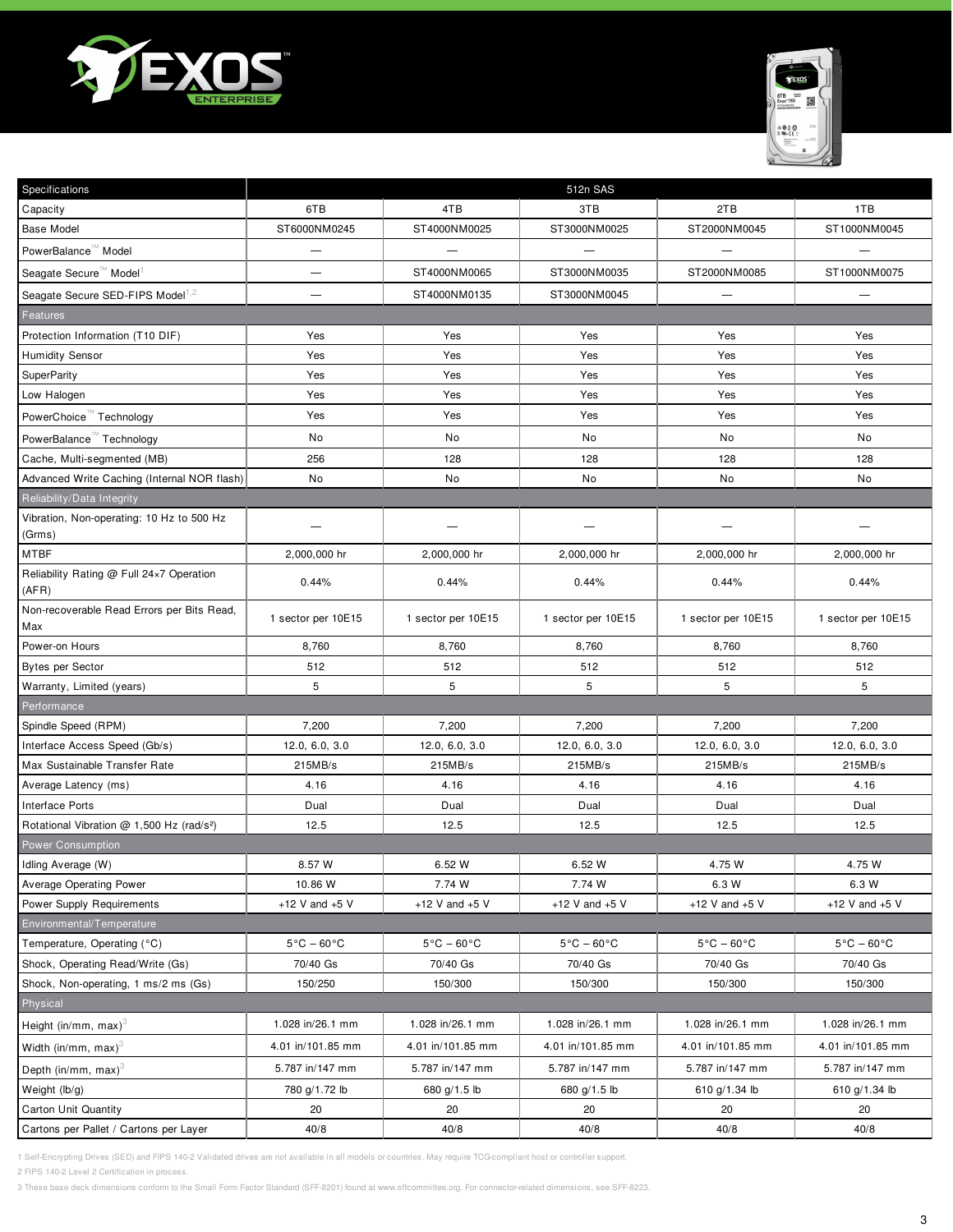



| Specifications                                        | 512e SATA                       |                                 |                                 |                                 |
|-------------------------------------------------------|---------------------------------|---------------------------------|---------------------------------|---------------------------------|
| Capacity                                              | 8TB                             | 6TB                             | 4TB                             | 2TB                             |
| <b>Base Model</b>                                     | ST8000NM0055                    | ST6000NM0115                    | ST4000NM0115                    | ST2000NM0125                    |
| PowerBalance <sup>™</sup> Model                       | ST8000NM0165                    |                                 |                                 | —                               |
| Seagate Secure™ Model                                 | ST8000NM0105                    | ST6000NM0175                    | ST4000NM0245                    | —                               |
| Seagate Secure SED-FIPS Model <sup>1,2</sup>          | ST8000NM0155                    | ST6000NM0275                    | ST4000NM0225                    | -                               |
| Features                                              |                                 |                                 |                                 |                                 |
| Protection Information (T10 DIF)                      | $\overline{\phantom{m}}$        | $\overline{\phantom{m}}$        | $\overline{\phantom{0}}$        | $\overline{\phantom{0}}$        |
| <b>Humidity Sensor</b>                                | Yes                             | Yes                             | Yes                             | Yes                             |
| SuperParity                                           | $\overline{\phantom{0}}$        | $\overline{\phantom{0}}$        | $\overline{\phantom{0}}$        | $\overline{\phantom{0}}$        |
| Low Halogen                                           | Yes                             | Yes                             | Yes                             | Yes                             |
| PowerChoice <sup>™</sup> Technology                   | Yes                             | Yes                             | Yes                             | Yes                             |
| PowerBalance <sup>™</sup> Technology                  | Yes                             | Yes                             | Yes                             | Yes                             |
| Cache, Multi-segmented (MB)                           | 256                             | 256                             | 128                             | 128                             |
| Advanced Write Caching (Internal NOR flash)           | Yes                             | Yes                             | Yes                             | Yes                             |
| Reliability/Data Integrity                            |                                 |                                 |                                 |                                 |
| Vibration, Non-operating: 10 Hz to 500 Hz<br>(Grms)   |                                 |                                 |                                 |                                 |
| MTBF                                                  | 2,000,000 hr                    | 2,000,000 hr                    | 2,000,000 hr                    | 2,000,000 hr                    |
| Reliability Rating @ Full 24x7 Operation<br>(AFR)     | 0.44%                           | 0.44%                           | 0.44%                           | 0.44%                           |
| Non-recoverable Read Errors per Bits Read,<br>Max     | 1 sector per 10E15              | 1 sector per 10E15              | 1 sector per 10E15              | 1 sector per 10E15              |
| Power-on Hours                                        | 8,760                           | 8,760                           | 8,760                           | 8,760                           |
| <b>Bytes per Sector</b>                               | 512                             | 512                             | 512                             | 512                             |
| Warranty, Limited (years)                             | 5                               | 5                               | 5                               | 5                               |
| Performance                                           |                                 |                                 |                                 |                                 |
| Spindle Speed (RPM)                                   | 7,200                           | 7,200                           | 7,200                           | 7,200                           |
| Interface Access Speed (Gb/s)                         | 6.0, 3.0, 1.5                   | 6.0, 3.0, 1.5                   | 6.0, 3.0, 1.5                   | 6.0, 3.0, 1.5                   |
| Max Sustainable Transfer Rate                         | 249MB/s                         | 226MB/s                         | 226MB/s                         | 226MB/s                         |
| Average Latency (ms)                                  | 4.16                            | 4.16                            | 4.16                            | 4.16                            |
| Interface Ports                                       | Single                          | Single                          | Single                          | Single                          |
| Rotational Vibration @ 1,500 Hz (rad/s <sup>2</sup> ) | 12.5                            | 12.5                            | 12.5                            | 12.5                            |
| Power Consumption                                     |                                 |                                 |                                 |                                 |
| Idling Average (W)                                    | 7.6 W                           | 6.26 W                          | 5.45 W                          | 4.25 W                          |
| Average Operating Power                               | 11 W                            | 8.59 W                          | 6.94 W                          | 5.9 W                           |
| <b>Power Supply Requirements</b>                      | +12 V and $+5$ V                | +12 V and $+5$ V                | $+12$ V and $+5$ V              | +12 V and $+5$ V                |
| Environmental/Temperature                             |                                 |                                 |                                 |                                 |
| Temperature, Operating (°C)                           | $5^{\circ}$ C – 60 $^{\circ}$ C | $5^{\circ}$ C - 60 $^{\circ}$ C | $5^{\circ}$ C - 60 $^{\circ}$ C | $5^{\circ}$ C – 60 $^{\circ}$ C |
| Shock, Operating Read/Write (Gs)                      | 70/40 Gs                        | 70/40 Gs                        | 70/40 Gs                        | 70/40 Gs                        |
| Shock, Non-operating, 1 ms/2 ms (Gs)                  | 150/250                         | 150/250                         | 150/300                         | 150/300                         |
| Physical                                              |                                 |                                 |                                 |                                 |
| Height (in/mm, max) <sup>3</sup>                      | 1.028 in/26.1 mm                | 1.028 in/26.11 mm               | 1.028 in/26.11 mm               | 1.028 in/26.11 mm               |
| Width (in/mm, max) $3$                                | 4.01 in/101.85 mm               | 4.01 in/101.85 mm               | 4.01 in/101.85 mm               | 4.01 in/101.85 mm               |
| Depth (in/mm, max) $3$                                | 5.787 in/147 mm                 | 5.787 in/147 mm                 | 5.787 in/147 mm                 | 5.787 in/147 mm                 |
| Weight (lb/g)                                         | 780 g/1.72 lb                   | 705 g/1.55 lb                   | 680 g/1.5 lb                    | 610 g/1.34 lb                   |
| Carton Unit Quantity                                  | 20                              | 20                              | 20                              | 20                              |
| Cartons per Pallet / Cartons per Layer                | 40/8                            | 40/8                            | 40/8                            | 40/8                            |

2 FIPS 140-2 Level 2 Certification in process.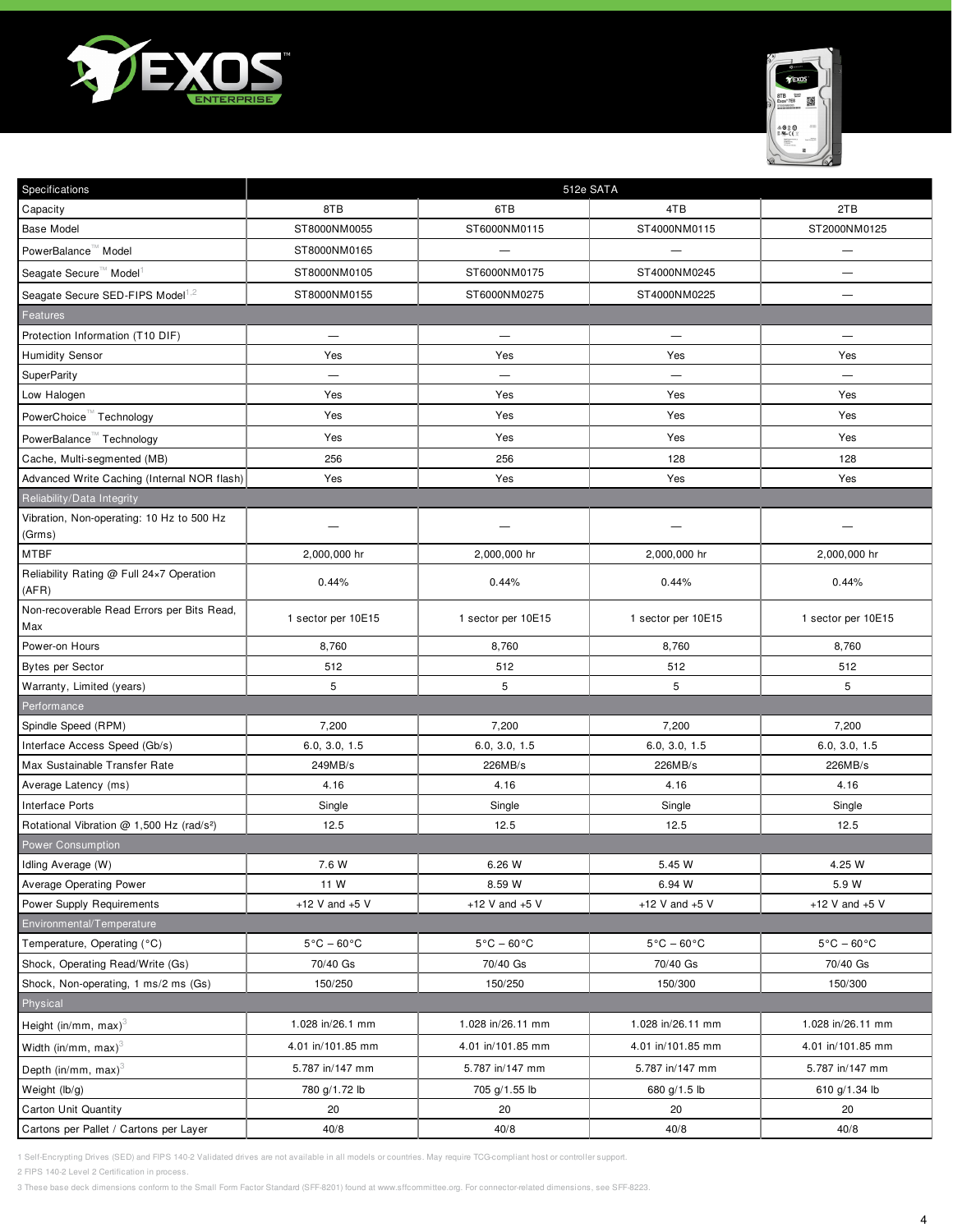



| Specifications                                        | 512e SAS                        |                                 |                                 |                                 |
|-------------------------------------------------------|---------------------------------|---------------------------------|---------------------------------|---------------------------------|
| Capacity                                              | 8TB                             | 6TB                             | 4TB                             | 2TB                             |
| <b>Base Model</b>                                     | ST8000NM0075                    | ST6000NM0095                    | ST4000NM0125                    | ST2000NM0135                    |
| PowerBalance <sup>"</sup> Model                       |                                 | $\overline{\phantom{0}}$        | —                               | $\overline{\phantom{0}}$        |
| Seagate Secure <sup>™</sup> Model <sup>1</sup>        | ST8000NM0085                    | ST6000NM0195                    | ST4000NM0255                    | -                               |
| Seagate Secure SED-FIPS Model <sup>1,2</sup>          | ST8000NM0135                    | ST6000NM0285                    | ST4000NM0235                    | -                               |
| Features                                              |                                 |                                 |                                 |                                 |
| Protection Information (T10 DIF)                      | Yes                             | Yes                             | Yes                             | Yes                             |
| <b>Humidity Sensor</b>                                | Yes                             | Yes                             | Yes                             | Yes                             |
| SuperParity                                           | Yes                             | Yes                             | Yes                             | Yes                             |
| Low Halogen                                           | Yes                             | Yes                             | Yes                             | Yes                             |
| PowerChoice <sup>™</sup> Technology                   | Yes                             | Yes                             | Yes                             | Yes                             |
| PowerBalance <sup>™</sup> Technology                  | Yes                             | Yes                             | Yes                             | Yes                             |
| Cache, Multi-segmented (MB)                           | 256                             | 256                             | 128                             | 128                             |
| Advanced Write Caching (Internal NOR flash)           | Yes                             | Yes                             | Yes                             | Yes                             |
| Reliability/Data Integrity                            |                                 |                                 |                                 |                                 |
| Vibration, Non-operating: 10 Hz to 500 Hz<br>(Grms)   |                                 |                                 |                                 |                                 |
| MTBF                                                  | 2,000,000 hr                    | 2,000,000 hr                    | 2,000,000 hr                    | 2,000,000 hr                    |
| Reliability Rating @ Full 24x7 Operation<br>(AFR)     | 0.44%                           | 0.44%                           | 0.44%                           | 0.44%                           |
| Non-recoverable Read Errors per Bits Read,<br>Max     | 1 sector per 10E15              | 1 sector per 10E15              | 1 sector per 10E15              | 1 sector per 10E15              |
| Power-on Hours                                        | 8,760                           | 8,760                           | 8,760                           | 8,760                           |
| <b>Bytes per Sector</b>                               | 512, 520, 528                   | 512, 520, 528                   | 512, 520, 528                   | 512, 520, 528                   |
| Warranty, Limited (years)                             | 5                               | 5                               | 5                               | 5                               |
| Performance                                           |                                 |                                 |                                 |                                 |
| Spindle Speed (RPM)                                   | 7,200                           | 7,200                           | 7,200                           | 7,200                           |
| Interface Access Speed (Gb/s)                         | 12.0, 6.0, 3.0                  | 12.0, 6.0, 3.0                  | 12.0, 6.0, 3.0                  | 12.0, 6.0, 3.0                  |
| Max Sustainable Transfer Rate                         | 249MB/s                         | 226MB/s                         | 226MB/s                         | 226MB/s                         |
| Average Latency (ms)                                  | 4.16                            | 4.16                            | 4.16                            | 4.16                            |
| Interface Ports                                       | Dual                            | Dual                            | Dual                            | Dual                            |
| Rotational Vibration @ 1,500 Hz (rad/s <sup>2</sup> ) | 12.5                            | 12.5                            | 12.5                            | 12.5                            |
| <b>Power Consumption</b>                              |                                 |                                 |                                 |                                 |
| Idling Average (W)                                    | 8.5 W                           | 8.37 W                          | 6.52 W                          | 4.57 W                          |
| Average Operating Power                               | 12 W                            | 9.2 W                           | 7.74 W                          | 6.34 W                          |
| Power Supply Requirements                             | +12 V and $+5$ V                | +12 V and $+5$ V                | +12 V and $+5$ V                | $+12$ V and $+5$ V              |
| Environmental/Temperature                             |                                 |                                 |                                 |                                 |
| Temperature, Operating (°C)                           | $5^{\circ}$ C - 60 $^{\circ}$ C | $5^{\circ}$ C - 60 $^{\circ}$ C | $5^{\circ}$ C - 60 $^{\circ}$ C | $5^{\circ}$ C - 60 $^{\circ}$ C |
| Shock, Operating Read/Write (Gs)                      | 70/40 Gs                        | 70/40 Gs                        | 70/40 Gs                        | 70/40 Gs                        |
| Shock, Non-operating, 1 ms/2 ms (Gs)                  | 150/250                         | 150/250                         | 150/300                         | 150/300                         |
| Physical                                              |                                 |                                 |                                 |                                 |
| Height (in/mm, max) $3$                               | 1.028 in/26.11 mm               | 1.028 in/26.11 mm               | 1.028 in/26.11 mm               | 1.028 in/26.11 mm               |
| Width (in/mm, max) $3$                                | 4.01 in/101.85 mm               | 4.01 in/101.85 mm               | 4.01 in/101.85 mm               | 4.01 in/101.85 mm               |
| Depth (in/mm, max) $3$                                | 5.787 in/147 mm                 | 5.787 in/147 mm                 | 5.787 in/147 mm                 | 5.787 in/147 mm                 |
| Weight (lb/g)                                         | 780 g/1.72 lb                   | 705 g/1.55 lb                   | 680 g/1.5 lb                    | 610 g/1.34 lb                   |
| <b>Carton Unit Quantity</b>                           | 20                              | 20                              | 20                              | 20                              |
| Cartons per Pallet / Cartons per Layer                | 40/8                            | 40/8                            | 40/8                            | 40/8                            |

2 FIPS 140-2 Level 2 Certification in process.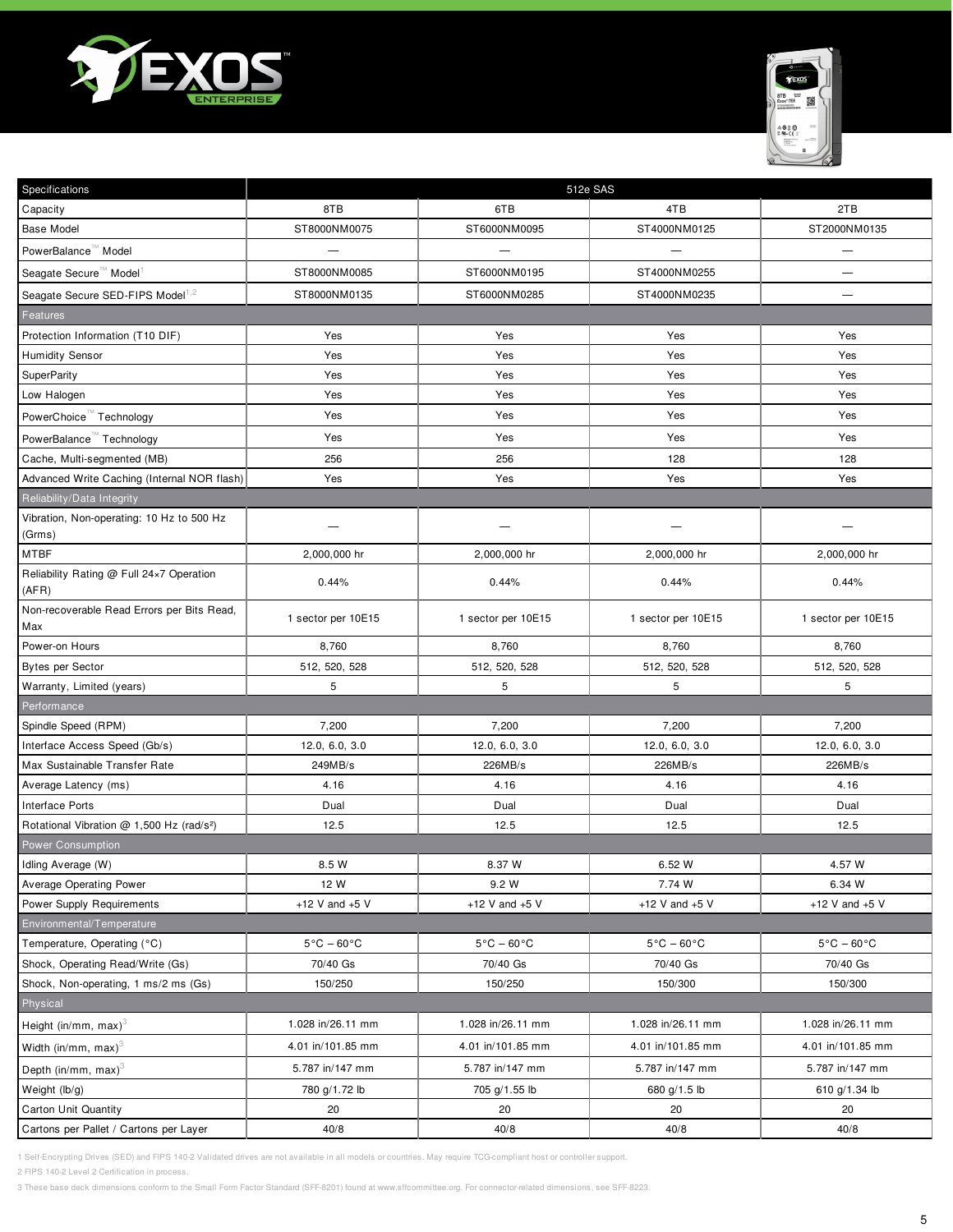



| Specifications                                        | 4Kn SATA                        |                                 |                                 |                                 |
|-------------------------------------------------------|---------------------------------|---------------------------------|---------------------------------|---------------------------------|
| Capacity                                              | 8TB                             | 6TB                             | 4TB                             | 2TB                             |
| <b>Base Model</b>                                     | ST8000NM0045                    | ST6000NM0125                    | ST4000NM0085                    | ST2000NM0105                    |
| PowerBalance™ Model                                   |                                 | $\overline{\phantom{0}}$        | —                               | —                               |
| Seagate Secure <sup>™</sup> Model <sup>1</sup>        | ST8000NM0115                    | ST6000NM0185                    | ST4000NM0055                    | -                               |
| Seagate Secure SED-FIPS Model <sup>1,2</sup>          | ST8000NM0145                    | ST6000NM0265                    | $\overline{\phantom{0}}$        | —                               |
| Features                                              |                                 |                                 |                                 |                                 |
| Protection Information (T10 DIF)                      | $\overbrace{\phantom{1232211}}$ |                                 | $\overbrace{\phantom{1232211}}$ |                                 |
| <b>Humidity Sensor</b>                                | Yes                             | Yes                             | Yes                             | Yes                             |
| SuperParity                                           | $\overline{\phantom{0}}$        | $\overline{\phantom{0}}$        | $\overline{\phantom{0}}$        | $\overline{\phantom{0}}$        |
| Low Halogen                                           | Yes                             | Yes                             | Yes                             | Yes                             |
| PowerChoice <sup>™</sup> Technology                   | Yes                             | Yes                             | Yes                             | Yes                             |
| PowerBalance <sup>™</sup> Technology                  | Yes                             | Yes                             | Yes                             | Yes                             |
| Cache, Multi-segmented (MB)                           | 256                             | 256                             | 128                             | 128                             |
| Advanced Write Caching (Internal NOR flash)           | Yes                             | Yes                             | Yes                             | Yes                             |
| Reliability/Data Integrity                            |                                 |                                 |                                 |                                 |
| Vibration, Non-operating: 10 Hz to 500 Hz<br>(Grms)   |                                 |                                 |                                 |                                 |
| MTBF                                                  | 2,000,000 hr                    | 2,000,000 hr                    | 2,000,000 hr                    | 2,000,000 hr                    |
| Reliability Rating @ Full 24x7 Operation<br>(AFR)     | 0.44%                           | 0.44%                           | 0.44%                           | 0.44%                           |
| Non-recoverable Read Errors per Bits Read,<br>Max     | 1 sector per 10E15              | 1 sector per 10E15              | 1 sector per 10E15              | 1 sector per 10E15              |
| Power-on Hours                                        | 8,760                           | 8,760                           | 8,760                           | 8,760                           |
| <b>Bytes per Sector</b>                               | 4,096                           | 4,096                           | 4,096                           | 4,096                           |
| Warranty, Limited (years)                             | 5                               | 5                               | 5                               | 5                               |
| Performance                                           |                                 |                                 |                                 |                                 |
| Spindle Speed (RPM)                                   | 7,200                           | 7,200                           | 7,200                           | 7,200                           |
| Interface Access Speed (Gb/s)                         | 6.0, 3.0, 1.5                   | 6.0, 3.0, 1.5                   | 6.0, 3.0, 1.5                   | 6.0, 3.0, 1.5                   |
| Max Sustainable Transfer Rate                         | 249MB/s                         | 226MB/s                         | 226MB/s                         | 226MB/s                         |
| Average Latency (ms)                                  | 4.16                            | 4.16                            | 4.16                            | 4.16                            |
| <b>Interface Ports</b>                                | Single                          | Single                          | Single                          | Single                          |
| Rotational Vibration @ 1,500 Hz (rad/s <sup>2</sup> ) | 12.5                            | 12.5                            | 12.5                            | 12.5                            |
| <b>Power Consumption</b>                              |                                 |                                 |                                 |                                 |
| Idling Average (W)                                    | 7.6 W                           | 6.26 W                          | 5.45 W                          | 4.25 W                          |
| Average Operating Power                               | 11 W                            | 8.59 W                          | 6.94 W                          | 5.9 W                           |
| Power Supply Requirements                             | +12 V and $+5$ V                | +12 V and $+5$ V                | +12 V and $+5$ V                | $+12$ V and $+5$ V              |
| Environmental/Temperature                             |                                 |                                 |                                 |                                 |
| Temperature, Operating (°C)                           | $5^{\circ}$ C - 60 $^{\circ}$ C | $5^{\circ}$ C – 60 $^{\circ}$ C | $5^{\circ}$ C - 60 $^{\circ}$ C | $5^{\circ}$ C - 60 $^{\circ}$ C |
| Shock, Operating Read/Write (Gs)                      | 70/40 Gs                        | 70/40 Gs                        | 70/40 Gs                        | 70/40 Gs                        |
| Shock, Non-operating, 1 ms/2 ms (Gs)                  | 150/250                         | 150/250                         | 150/300                         | 150/300                         |
| Physical                                              |                                 |                                 |                                 |                                 |
| Height (in/mm, max) $3$                               | 1.028 in/26.1 mm                | 1.028 in/26.1 mm                | 1.028 in/26.1 mm                | 1.028 in/26.1 mm                |
| Width (in/mm, max) <sup>3</sup>                       | 4.01 in/101.85 mm               | 4.01 in/101.85 mm               | 4.01 in/101.85 mm               | 4.01 in/101.85 mm               |
| Depth (in/mm, max) $3$                                | 5.787 in/147 mm                 | 5.787 in/147 mm                 | 5.787 in/147 mm                 | 5.787 in/147 mm                 |
| Weight (lb/g)                                         | 780 g/1.72 lb                   | 705 g/1.55 lb                   | 680 g/1.5 lb                    | 610 g/1.34 lb                   |
| <b>Carton Unit Quantity</b>                           | 20                              | 20                              | 20                              | 20                              |
| Cartons per Pallet / Cartons per Layer                | 40/8                            | 40/8                            | 40/8                            | 40/8                            |

2 FIPS 140-2 Level 2 Certification in process.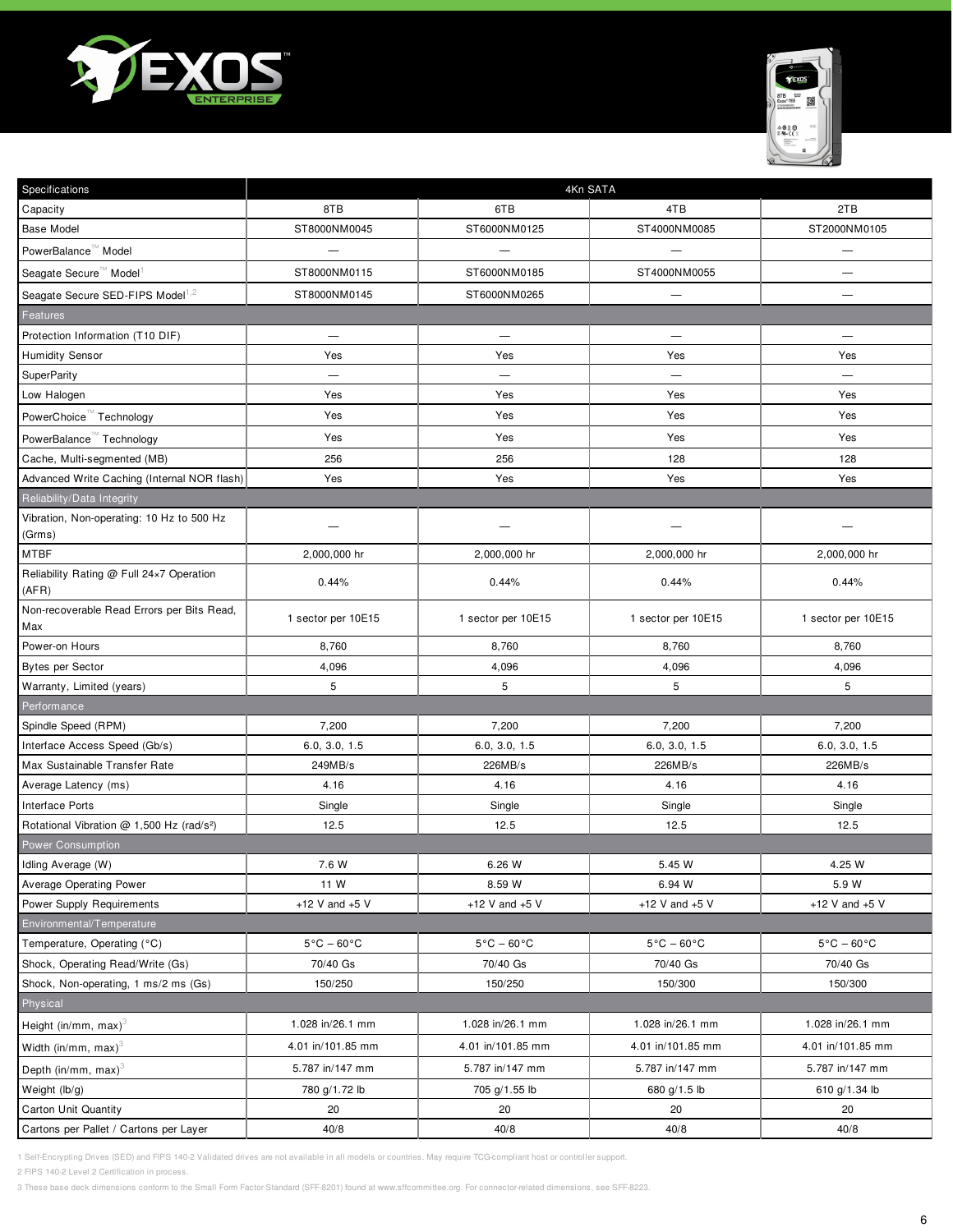



| Specifications                                        | 4Kn SAS                         |                                 |                                 |                                 |
|-------------------------------------------------------|---------------------------------|---------------------------------|---------------------------------|---------------------------------|
| Capacity                                              | 8TB                             | 6TB                             | 4TB                             | 2TB                             |
| <b>Base Model</b>                                     | ST8000NM0065                    | ST6000NM0105                    | ST4000NM0095                    | ST2000NM0115                    |
| PowerBalance <sup>"</sup> Model                       |                                 | $\overline{\phantom{0}}$        |                                 | $\overline{\phantom{0}}$        |
| Seagate Secure <sup>™</sup> Model <sup>1</sup>        | ST8000NM0095                    | ST6000NM0205                    | ST4000NM0075                    | —                               |
| Seagate Secure SED-FIPS Model <sup>1,2</sup>          | ST8000NM0125                    | ST6000NM0255                    | —                               | —                               |
| Features                                              |                                 |                                 |                                 |                                 |
| Protection Information (T10 DIF)                      | Yes                             | Yes                             | Yes                             | Yes                             |
| <b>Humidity Sensor</b>                                | Yes                             | Yes                             | Yes                             | Yes                             |
| SuperParity                                           | Yes                             | Yes                             | Yes                             | Yes                             |
| Low Halogen                                           | Yes                             | Yes                             | Yes                             | Yes                             |
| PowerChoice <sup>™</sup> Technology                   | Yes                             | Yes                             | Yes                             | Yes                             |
| PowerBalance <sup>™</sup> Technology                  | Yes                             | Yes                             | Yes                             | Yes                             |
| Cache, Multi-segmented (MB)                           | 256                             | 256                             | 128                             | 128                             |
| Advanced Write Caching (Internal NOR flash)           | Yes                             | Yes                             | Yes                             | Yes                             |
| Reliability/Data Integrity                            |                                 |                                 |                                 |                                 |
| Vibration, Non-operating: 10 Hz to 500 Hz<br>(Grms)   |                                 |                                 |                                 |                                 |
| MTBF                                                  | 2,000,000 hr                    | 2,000,000 hr                    | 2,000,000 hr                    | 2,000,000 hr                    |
| Reliability Rating @ Full 24x7 Operation<br>(AFR)     | 0.44%                           | 0.44%                           | 0.44%                           | 0.44%                           |
| Non-recoverable Read Errors per Bits Read,<br>Max     | 1 sector per 10E15              | 1 sector per 10E15              | 1 sector per 10E15              | 1 sector per 10E15              |
| Power-on Hours                                        | 8,760                           | 8,760                           | 8,760                           | 8,760                           |
| <b>Bytes per Sector</b>                               | 4,096, 4,160, 4,224             | 4,096, 4,160, 4,224             | 4,096, 4,160, 4,224             | 4,096, 4,160, 4,224             |
| Warranty, Limited (years)                             | 5                               | 5                               | 5                               | 5                               |
| Performance                                           |                                 |                                 |                                 |                                 |
| Spindle Speed (RPM)                                   | 7,200                           | 7,200                           | 7,200                           | 7,200                           |
| Interface Access Speed (Gb/s)                         | 12.0, 6.0, 3.0                  | 12.0, 6.0, 3.0                  | 12.0, 6.0, 3.0                  | 12.0, 6.0, 3.0                  |
| Max Sustainable Transfer Rate                         | 249MB/s                         | 226MB/s                         | 226MB/s                         | 226MB/s                         |
| Average Latency (ms)                                  | 4.16                            | 4.16                            | 4.16                            | 4.16                            |
| <b>Interface Ports</b>                                | Dual                            | Dual                            | Dual                            | Dual                            |
| Rotational Vibration @ 1,500 Hz (rad/s <sup>2</sup> ) | 12.5                            | 12.5                            | 12.5                            | 12.5                            |
| <b>Power Consumption</b>                              |                                 |                                 |                                 |                                 |
| Idling Average (W)                                    | 8.5 W                           | 8.37 W                          | 6.52 W                          | 4.57 W                          |
| <b>Average Operating Power</b>                        | 12 W                            | 9.2 W                           | 7.74 W                          | 6.34 W                          |
| Power Supply Requirements                             | +12 V and $+5$ V                | +12 V and $+5$ V                | +12 V and $+5$ V                | +12 V and $+5$ V                |
| Environmental/Temperature                             |                                 |                                 |                                 |                                 |
| Temperature, Operating (°C)                           | $5^{\circ}$ C - 60 $^{\circ}$ C | $5^{\circ}$ C - 60 $^{\circ}$ C | $5^{\circ}$ C – 60 $^{\circ}$ C | $5^{\circ}$ C - 60 $^{\circ}$ C |
| Shock, Operating Read/Write (Gs)                      | 70/40 Gs                        | 70/40 Gs                        | 70/40 Gs                        | 70/40 Gs                        |
| Shock, Non-operating, 1 ms/2 ms (Gs)                  | 150/250                         | 150/250                         | 150/300                         | 150/300                         |
| Physical                                              |                                 |                                 |                                 |                                 |
| Height (in/mm, max) <sup>3</sup>                      | 1.028 in/26.1 mm                | 1.028 in/26.1 mm                | 1.028 in/26.1 mm                | 1.028 in/26.1 mm                |
| Width (in/mm, max) $3$                                | 4.01 in/101.85 mm               | 4.01 in/101.85 mm               | 4.01 in/101.85 mm               | 4.01 in/101.85 mm               |
| Depth (in/mm, max) $3$                                | 5.787 in/147 mm                 | 5.787 in/147 mm                 | 5.787 in/147 mm                 | 5.787 in/147 mm                 |
| Weight (lb/g)                                         | 780 g/1.72 lb                   | 705 g/1.55 lb                   | 680 g/1.5 lb                    | 610 g/1.34 lb                   |
| <b>Carton Unit Quantity</b>                           | 20                              | 20                              | 20                              | 20                              |
| Cartons per Pallet / Cartons per Layer                | 40/8                            | 40/8                            | 40/8                            | 40/8                            |

2 FIPS 140-2 Level 2 Certification in process.